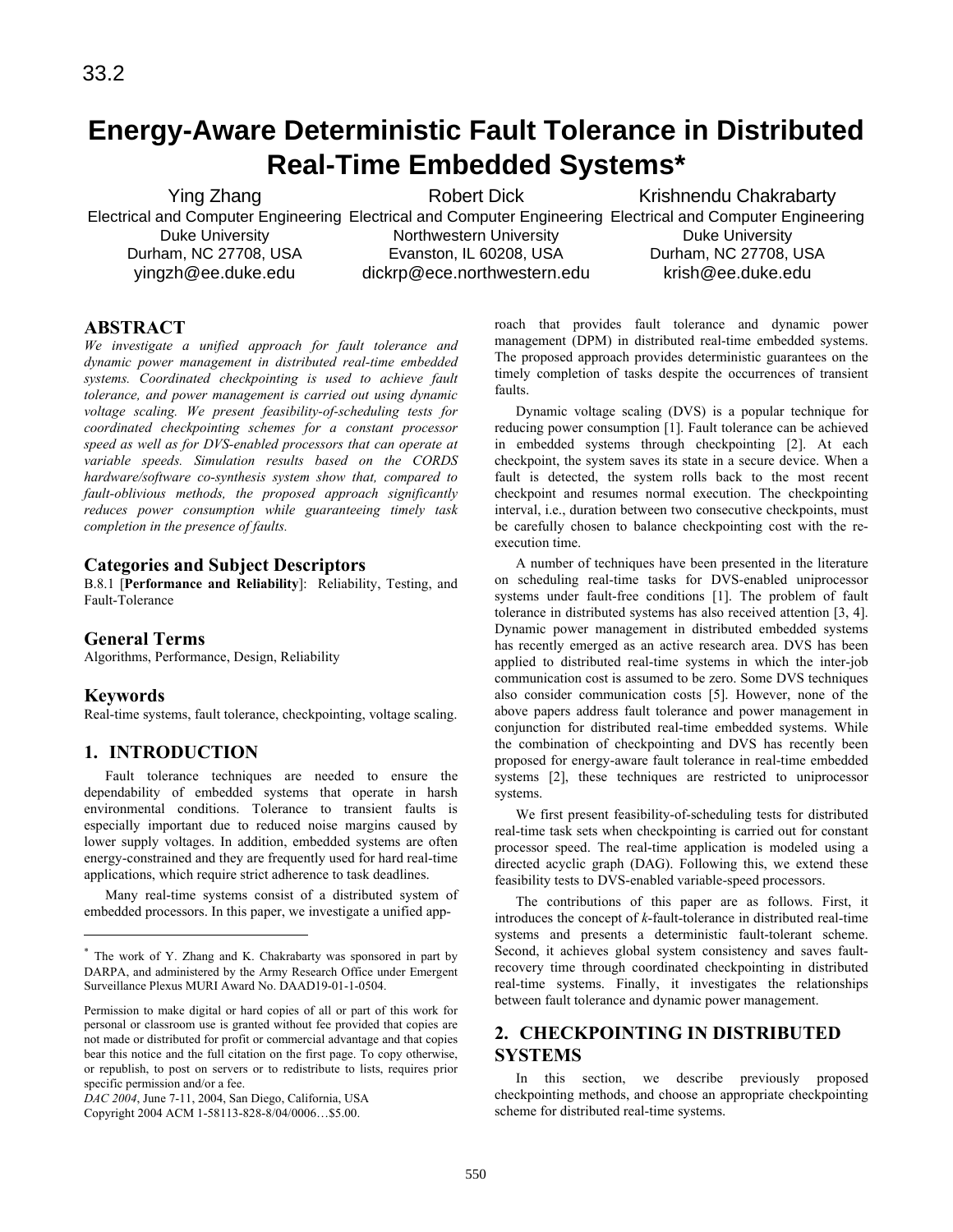

(a) Consistent state:  $t_1 < t_A < t_f$ . (b) Inconsistent state:  $t_A < t_1 < t_f$ . **Figure 1: Consistent and inconsistent states.** 



**Figure 2: Synchronized checkpointing.** 

### **2.1 Consistent System States**

 In a message-passing system, it is critical to maintain the state consistency of the system. The global state of a message-passing system is a collection of the individual states of all processors and communication channels [6]. A consistent system is one in which, if the checkpointing state of a processor reflects a message receipt, then the checkpointing state of the corresponding sender processor indicates that the message has been sent out [7].

 Consider a system of two processors A and B, and suppose both processors perform local checkpointing to store individual states. In the event of a fault, the system uses checkpoints from both processors to determine a global state. Suppose processor A sends a message  $M$  to processor  $B$  at time  $t_1$  and  $B$  receives it at time  $t_2$  ( $t_1 < t_2$ ). Meanwhile, processor A takes a checkpoint  $C_A$  at  $t_A$ , and processor B takes a checkpoint  $C_B$  at  $t_B$ , after  $t_2$ . Assume a fault occurs at  $t_f$  after  $t_B$ .

In Figure 1(a),  $t_1 < t_A < t_f$ , and the global state is *S*. The content of  $C_A$  indicates that message M has been sent to processor B, which is consistent with the actual communication precedence. Hence, *S* is a consistent state. In Figure 1(b),  $t_A < t_1 < t_f$ , and the global state is *S'*. The content of  $C_A$  indicates that message *M* has not yet been sent to processor B. However, as mentioned earlier, the state of  $C_B$  reflects the receipt of the message  $M$  from A. According to the global state *S'* composed of  $C_A$  and  $C_B$ , an apparent discrepancy emerges: message *M* is received by processor B without being sent by processor A. Thus *S'* is an inconsistent state.

 Inconsistent states result in wasted checkpoint cost and they incur unnecessary recovery time. The worst possible scenario is that all processors have to roll back to the beginning of the program and restart execution. This phenomenon is called the Domino Effect [6]. Restoring a consistent global state when faults cause inconsistencies is a critical problem in the design of reliable distributed systems.

# **2.2 Uncoordinated vs. Coordinated Checkpointing for Ensuring Consistency**

In uncoordinated checkpointing [6], a processor decides when

to make a checkpoint without dependence on the other processors. Processors record dependencies among the checkpoints during the fault-free execution. Once a fault occurs in a processor, this processor broadcasts a dependency-request message. Upon receipt of the dependency request, each processor stops execution and replies with the local dependency information. The initiator then calculates the most-recent consistent global checkpoint (defined as the recovery line) based on the received data and broadcasts a rollback request message containing the recovery line. A processor whose current state belongs to the recovery line resumes execution; otherwise, it rolls back to the checkpoint indicated by the recovery line. Uncoordinated checkpointing is susceptible to the Domino Effect; moreover, checkpoints that will never be part of a global consistent state can be taken, and each processor needs to maintain multiple checkpoints.

 In coordinated checkpointing [6], processors cooperate to form a consistent global state. Synchronized coordination, which has relatively small protocol overhead, uses a global synchronization signal, i.e., a coarse-grained or fine-grained clock, to trigger the local checkpointing actions at the same time instead of waiting for a request from an initiator; all processors take checkpoints at predefined times according to the global clock. Note that this synchronization signal may (and should) have a frequency dramatically lower than the local clock frequencies of the individual processors, minimizing its power consumption and preserving the assumption of continuous local time, i.e., there are many local clock ticks between subsequent checkpoints. Figure 2 shows an example of synchronized checkpointing. Starting from time  $t_0$ , all processors take checkpoints simultaneously and periodically based on a global clock with a checkpointing period of *T*. Once a fault occurs at time  $t_f$  in processor  $P_2$ , the consistent state *S* is formed as follows:  $P_1$  and  $P_2$  roll back to their most recent checkpoints because a message was sent from  $P_2$  to  $P_1$  after the last checkpointing operation, while  $P_0$  remains at its current state since no dependency exists between  $P_0$  and the other two processors. Synchronized checkpointing is easy to implement and cost-effective. Hence, we use this technique for fault tolerance in distributed real-time systems.

# **3. FEASIBILITY ANALYSIS UNDER CONSTANT SPEED**

 In this section, we present feasibility analysis based on synchronized checkpointing under constant processor speed.

 Given an embedded system specification, a hardware-software co-synthesis system [8] solves the following three problems under fault-free conditions: (1) allocation of the resources composed of processing elements (PEs) and communication links; (2) assignment of jobs or communications on different PEs/links; and (3) task scheduling. Both the scheduling problem and the allocation/assignment problem are NP-complete for distributed systems [9]. To handle problem complexity, we start with a valid resource allocation, task assignment, and schedule produced under the assumption fault-free conditions.

We are given a program modeled by a DAG:  $G = (V, E)$ . The system is composed of PEs and communication links. All timing parameters for the DAG are based on a global common clock. However, the operational frequency of each PE need not necessarily be the same as the global clock, i.e., the global clock can be used for global synchronization without forcing all PEs to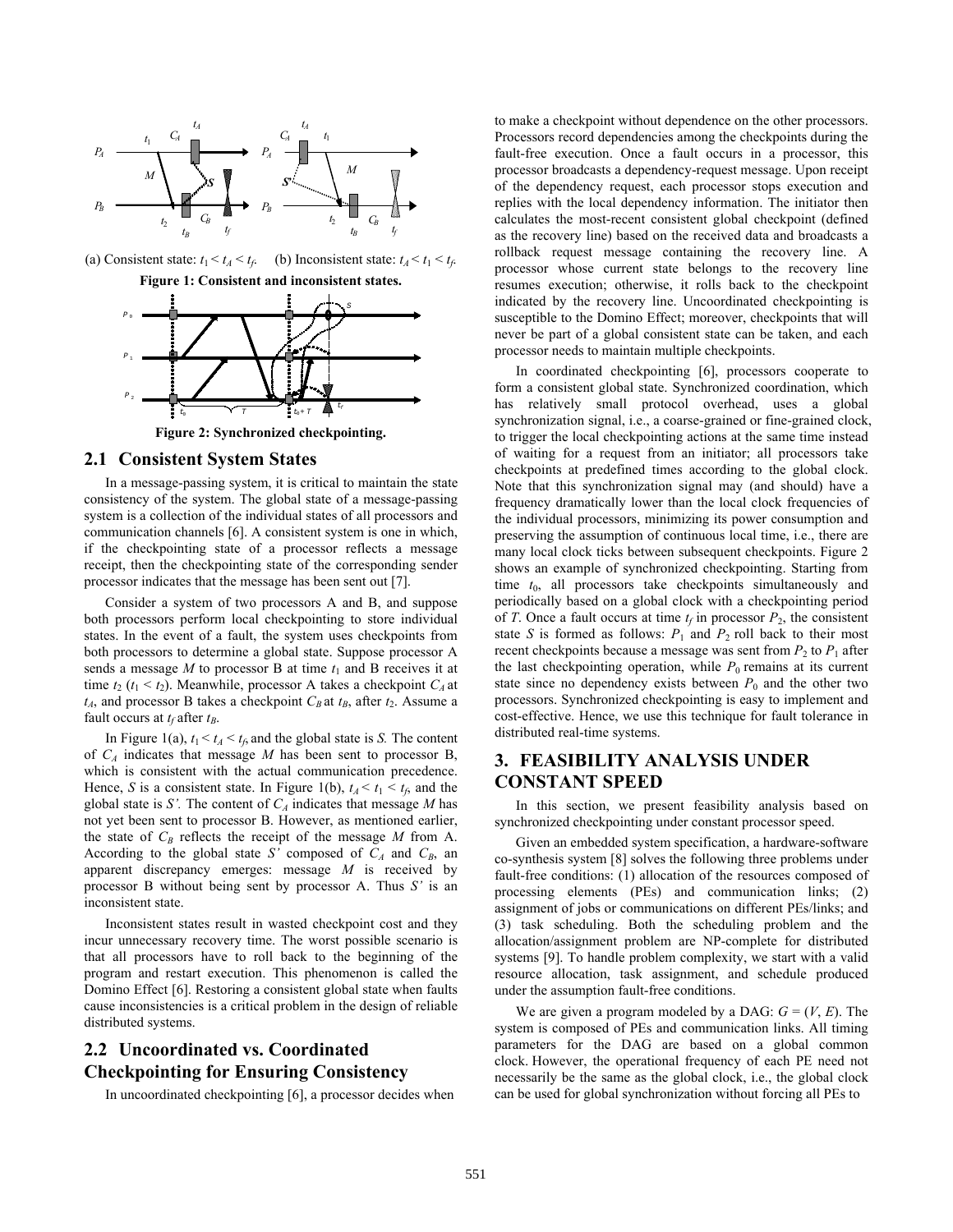

**Figure 3: Program modeled by a DAG.** 

operate at its frequency. Information about distributed system topology, allocation of PEs and communication links, and task assignment is obtained through a system-level synthesis tool such as CORDS [8]. After mapping the DAG to the underlying system and scheduling the jobs (performed by the synthesis tool), each job  $v_i$  is modeled by a three-tuple  $(a_i, t_i, d_i)$ , where  $a_i$  is the arrival time,  $t_i$  is the fault-free computation time, and  $d_i$  is the deadline. Edge  $e_{ij}$  represents a message sent from  $v_i$  to  $v_j$  with communication cost *cij*. Figure 3 shows a program modeled by a DAG.

 We assume that at most *k* faults can occur in the system before the maximum deadline over all tasks. The time to store (retrieve) a checkpoint is  $c_w(c_r)$ . A fault occurring at one PE does not affect the other PEs. The PEs in the system employ synchronized checkpointing to achieve global consistent state, i.e., all PEs take checkpoints simultaneously under a global clock. The checkpointing interval is ∆. Finally, we assume that the protocol overhead is negligible compared to the typical values of execution time of real-time jobs. This assumption is reasonable because only extremely short protocol-specific messages need to be transmitted.

 Based on the properties of synchronized checkpointing, we make the following key observations:

(1) For a uniprocessor system, the maximum time penalty for one fault is  $\sigma = \Delta + c_w + c_r$ .

(2) For a message-passing system that employs a global clock to save checkpoints every ∆ units of time, each fault incurs the maximum time penalty  $σ$ ; i.e., any job whose execution suffers one fault will be delayed by at most  $\sigma$ .

 Our goal here is to determine whether the program can be completed using the checkpointing interval ∆ without violating its timing constraints, even if *k* faults occur during program execution.

 As an example, consider a real-time program composed of three jobs  $v_1$ ,  $v_2$ , and  $v_3$ . These jobs are assigned to three PEs, as illustrated in Figure 4. Each job  $v_i$  is modeled by the tuple  $(a_i, t_i)$ , *di* ).

 We now examine all the jobs and see if they can meet the timing constraints in the presence of *k* faults during the execution of each job. These *k* faults can occur at any time either before or during the execution of  $v_i$ .

1) For job  $v_1$ : the worst-case finish time in the presence of  $k$  faults can be expressed as:

$$
wcf_{1}(k) = a_{1} + t_{1} + k\sigma + t_{1}c_{w} / \Delta.
$$
 (1)

In this expression,  $(a_1 + t_1)$  represents the finish time under fault-free conditions, *k*σ represents the time penalty due to rollback recovery in the presence of *k* faults, and  $t_1c_w/\Delta$  represents the checkpointing cost.

If  $wcf_1(k) \leq d_1$ ,  $v_1$  can be completed before its deadline in the presence of *k* faults. It is straightforward to see that  $wcf_{1}(k)$ is a monotonically increasing function of *k*, a property that we exploit in subsequent analysis.

2) For job  $v_2$ : the worst-case finish time in the presence of  $k$  faults can be expressed as:

$$
wcf_{2}(k) = \max \{wcf_{1}(n_{1}) + c_{12}, a_{2}\} + t_{2} + (k - n_{1})\sigma + t_{2}c_{w} / \Delta.
$$
  
Let  $g_{2}(n_{1}) = t_{2} + (k - n_{1})\sigma + t_{2}c_{w} / \Delta$   
and  $f_{1}(n_{1}) = wcf_{1}(n_{1}) + c_{1}$ . This gives us:

and  $f_1(n_1) = wct_1(n_1) + c_{12}$ . This gives us

$$
wcf_2(k) = \max(f_1(n_1), a_2) + g_2(n_1). \tag{2}
$$

Next we divide the *k* possible faults into two parts:  $n_1$  ( $n_1 \le k$ ) faults that occur before the execution of  $v_2$ , and  $(k - n_1)$  faults that occur during the execution of  $v_2$ . For the first group of  $n_1$  faults, it is easy to verify that no matter how these  $n_1$  faults are distributed between execution and communication, the worst-case time for message  $c_{12}$  to arrive at PE<sub>2</sub> is  $wcf_{1}(n_1) + c_{12}$ . Therefore, we need not distinguish between faults during execution and faults during communication in the remaining analysis.

 It still remains to distribute the *k* fault occurrences such that the worst-case scenario for  $v_2$  is obtained in order to ensure that the deadline will be met in this case. Based on Equation (2) we have three mutually-exclusive cases.

Case 1:  $wcft_1(k) + c_{12} \le a_2$ . This is illustrated in Figure 5.

Since  $wcf_{1}(k)$  is a monotonically-increasing function of *k*, we have:  $f_1(n_1) = wcf_1(n_1) + c_{12} \leq wcf_1(k) + c_{12} \leq a_2$ . Hence

 $\max\{f_1(n_1), a_2\} = a_2$ , and  $\text{wcf}_2(k) = a_2 + g_2(n_1)$ .

It is shown in Figure 5 that the line segment  $f_1(n_1)$  =  $wcf_{1}(n_{1})+c_{12}$  ( $0 \leq n_{1} \leq k$ ) always lies below the line corresponding to  $h(n_1) = a_1$ , while the position of  $g_2(n_1)$  relative to  $h(n_1)$  is arbitrary. Obviously, the maximum value of  $wcf_t(k)$  is obtained when  $n_1 = 0$ . This means that, in the worst case, all *k* faults occur during the execution of  $v_2$ . It can, therefore, be concluded that  $\frac{wcf_2(k)}{=} a_2 + g_2(0).$ 

In this case,  $wcf_2(k)$  is independent of  $wcf_1(n_1)$ . This follows from the observation that, as long as  $n_1 \leq k$ , the execution of  $v_1$  does not affect the actual starting time of  $v_2$  (see Figure 6). Case 2:  $wcft_1(0) + c_{12} \ge a_2$ . We now have:

 $f_1(n_1) = wcf_1(n_1) + c_{12} \geq wcf_1(0) + c_{12} \geq a_2.$ 

Hence  $\max(f_1(n_1), a_2) = f_1(n_1)$ .

It is shown in Figure 7 that the line segment  $f_1(n_1)$  =  $wcf_1(n_1)+c_{12}$   $(0 \le n_1 \le k)$  lies above the line  $h(n_1) = a_1$ , while the position of  $g_2(n_1)$  relative to  $h(n_1)$  is arbitrary. Now we have:  $wcft_2(k) = f_1(n_1) + g_2(n_1)$ 

$$
= wcf t_1(n_1) + c_{12} + t_2 + (k - n_1)\sigma + t_2c_w/\Delta.
$$

According to Equation (1), we have:  

$$
wcf t_2(k) = (a_1 + t_1 + n_1 \sigma + t_1 c_w / \Delta) + c_{12}
$$

$$
+ t_2 + (k - n_1)\sigma + t_2 c_w / \Delta
$$

$$
= a_1 + t_1 + c_{12} + t_2 + k\sigma + (t_1 + t_2)c_w / \Delta.
$$

 We make the interesting observation here that the value of  $wcf_2(k)$  is independent of  $n_1$ . From a mathematical perspective,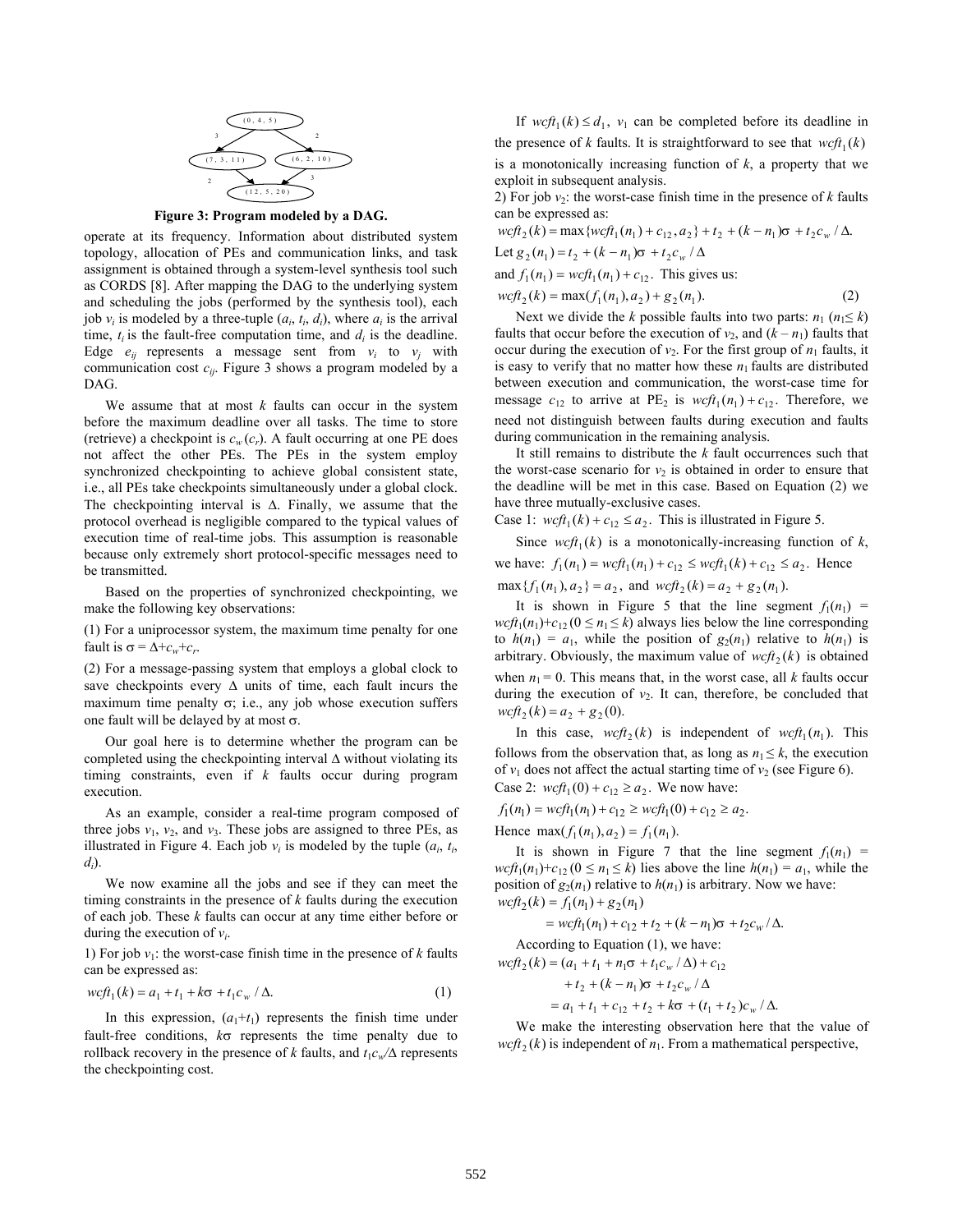

**Figure 4: A program composed of three jobs.** 



**Figure 5: Case 1 corresponding to**  $wcf_1(k) + c_{12} \le a_2$ .



**Figure 6: Explanation for Case 1.** 



**Figure 7: Case 2 corresponding to**  $wcf_{1}(0) + c_{12} \ge a_{2}$ .



**Figure 8: Explanation for Case 2.** 



**Figure 9:** Case 3 corresponding to  $wcft_1(0)+c_{12} < a_2$  $\leq$ *wcft*<sub>1</sub>(*k*)+*c*<sub>12</sub>**.** 

this is because the slopes of  $g_2(n_1)$  and  $f_1(n_1)$  are equal in magnitude but opposite in sign (as indicated in Figure 7:β = $t$ g<sup>-1</sup>σ). Therefore, their sum is independent of  $n_1$ . This can also be explained as follows. When  $f_1(n_1) \ge a_2$ , the time when the message from job  $v_1$  is received by job  $v_2$  is always later than the arrival time of  $v_2$ . Since  $v_1$ 's execution is overlapped with  $v_2$ 's arrival time, we cannot tell whether the delay for  $v_2$  is caused by fault occurrences during  $v_1$  or during  $v_2$ . As a result,  $wcf_2(k)$  is independent of  $n_1$ . This is shown in Figure 8, where the two faults have the same effect on the delay in the execution of  $v_2$ .

Based on this property, we can further express  $wcf_2(k)$  as:  $wcft$ <sub>2</sub>  $(k) = f_1(0) + g_2(0)$ .

Case 3:  $wcf_1(0) + c_{12} < a_2 < wcf_1(k) + c_{12}$ ; see Figure 9.

In this case, depending on the value of  $n_1$ ,  $f_1(n_1)$  can either be greater or less than  $a_2$ . It is shown in Figure 9 that the line segment  $f_1(n_1) = wcf t_1(n_1) + c_{12} (0 \le n_1 \le k)$  has an intersection point with the line  $h(n_1) = a_1$ , while the position of  $g_2(n_1)$  relative to  $h(n_1)$  is arbitrary. Now we determine the value of  $n_1$  to maximize  $\mathit{wcft}_2(k)$ .

First, we solve the equation  $f_1(n^*) = a_2$ , and get the value of  $n^*$ , as indicated in Figure 9. Next, we divide  $n_1$  into two intervals based on  $n^*$ , obtain two local maxima separately, and choose the greater one as the global maximum. Consider the two cases below.

i)  $n_1 \in [0, n^*)$ .

We have  $f_1(n_1) = wcf t_1(n_1) + c_{12} < wcf t_1(n^*) + c_{12} = a_2$ . Hence max  ${f_1(n_1), a_2} = a_2$ , and  $wcf_2(k) = a_2 + g_2(n_1)$ .

 Similar to the case in Figure 5, the maximum value of  $wcft_2(k)$  is obtained when  $n_1 = 0$ . In addition,  $n_1 = 0 \le n^*$ , and this also satisfies the initial condition of  $n_1 \in [0, n^*)$ . This means that all  $k$  faults occur during  $v_2$ . Consequently, we have  $wcf_2(k) = a_2 + g_2(0)$  and we denote it by  $wcf_2(k)$ .

ii)  $n_1 \in [n^*, k]$ 

We have  $f_1(n_1) = wcf t_1(n_1) + c_{12} \geq wcf t_1(n^*) + c_{12} = a_2$ . Hence,  $\max \{f_1(n_1), a_2\} = f_1(n_1), \text{ and } wcf_2(k) = f_1(n_1) + g_2(n_1).$ Similar to the case in Figure 7, the value of  $wcf_2(k)$  is independent of  $n_1$ . Consequently,  $wcf_2(k) = f_1(0) + g_2(0)$ , and denote it by  $wcf_2^2(k)$ . Now that we have two local maxima, the greater one is chosen as the global maximum:

$$
wcf_2(k) = \max \{wcf_2^1(k), wcf_2^2(k)\}
$$
  
= 
$$
\max \{a_2 + g_2(0), f_1(0) + g_2(0)\}
$$

 According to the pre-specified condition for Case 3,  $wcf_{1}(0) + c_{12} < a_{2} < wcf_{1}(k) + c_{12}$ , which is equivalent to  $f_1(0) < a_2 < f_1(k)$ . We further simplify the above expression as:

 $\int w c f t_2(k) = \max \{ a_2 + g_2(0), f_1(0) + g_2(0) \} = a_2 + g_2(0).$ 

 This expression is the same as the one in Case 1, hence we can merge Case 1 with Case 3 using a single expression.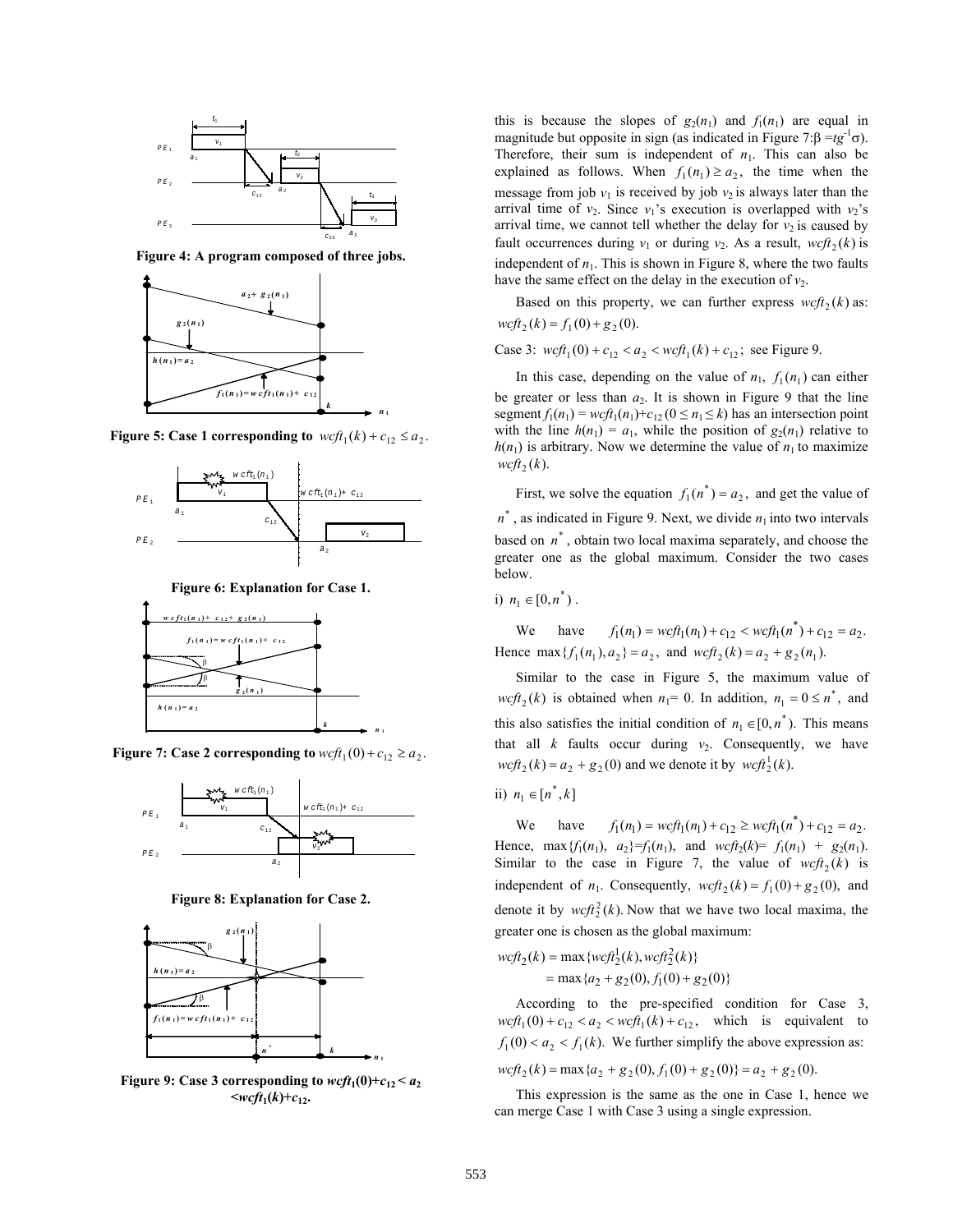**Procedure** *Chkp* (*G*, ∆*, k*) 1. Perform topological-sort until *G* is traversed { 2. for each  $v_j \in pred(v_i)$ , **Do** {<br>3. calculate *wcfti*(*k*, *v*<sub>*i*</sub>): 3. calculate  $wcft_i(k, v_j)$ ;<br>4. **if**  $(wcft_i(k, v_i) > d_i)$ 4. **if**  $(wcft_i(k, v_j) > d_i)$ <br>5. **exit**("Cannot tolerat 5. **exit**("Cannot tolerate *k* faults");  $6.$ } 7. } 8. **return**("Feasible under *k* faults")

**Figure 10: Procedure for feasibility analysis of a DAG.** 



**Figure 11: Procedure for energy-aware checkpointing.** 



**Figure 12: Illustrative example for voltage scaling.** 

To summarize, the worst-case scenario for  $v_2$  depends on the relationship between  $v_1$ 's completion time and  $v_2$ 's arrival time. We combine all these cases as follows:

$$
wcf t_2(k) = \begin{cases} f_1(0) + g_2(0), & \text{if } wcf t_1(0) + c_{12} \ge a_2\\ a_2 + g_2(0), & \text{otherwise.} \end{cases}
$$

3) For job  $v_3$ : the worst-case finish time in the presence of  $k$  faults can be expressed as

$$
wcf_3(k) = \max\{wcft_2(n_2) + c_{23}, a_3\} + t_3 + (k - n_2)\sigma + t_3c_w / \Delta.
$$
  
Let  $g_3(n_2) = t_3 + (k - n_2)\sigma + t_3c_w / \Delta$  and  $f_2(n_2) = wcft_2(n_2) + c_{23}$ .  
Then  $wcft_3(k) = \max\{f_2(n_2), a_3\} + g_3(n_2)$ . We again divide the *k* faults into two parts:  $n_2$  ( $n_2 \le k$ ) faults that occur before the execution of  $v_3$  and  $(k - n_2)$  faults that occur during the execution of  $v_3$ . By employing the same method used for job  $v_2$ , we obtain:

$$
wcf_3(k) = \begin{cases} f_2(0) + g_3(0), & \text{if } wcf_2(0) + c_{23} \ge a_3\\ a_3 + g_3(0), & \text{otherwise.} \end{cases}
$$

### **4. FEASIBILITY TEST**

 In this section, we present an algorithm to analyze the feasibility of a real-time program running on a message-passing distributed system. Our goal is to determine whether the program can be completed with a checkpointing interval of ∆ without violating its timing constraints in the presence of up to *k* faults during execution.

 We first state results that follow directly from the analysis in Section 3.2. The proofs are omitted due to lack of space.

**Lemma 1**: For the source job (a job without any predecessors) denoted by  $v_1$ , the corresponding worst-case finish time in the presence of *k* faults can be expressed as

 $\int w c f_t(k) = a_1 + t_1 + k \sigma + t_1 c_w / \Delta.$ 

**Lemma 2**: For a job  $v_i$ , let the set of its predecessor jobs be  $pred(v_i)$ . ). Let  $g_i(n_j) = t_i + (k - n_j)\sigma + t_i c_w$ / ∆ and  $f_j(n_j) = wcf t_j(n_j) + c_{ji}$ . For each  $v_j \in pred(v_i)$ , there is a corresponding  $wcf_{ij}(k, v_j)$  for  $v_i$ , which denotes the worst-case finish time determined by  $v_j$  in the presence of  $k$  faults. The parameter  $\text{wcf } t_{ij}(k, v_j)$  can be expressed as

$$
wcf t_{ij}(k, v_j) = \begin{cases} f_j(0) + g_i(0), & \text{if } wcf t_j(0) + c_{ji} \ge a_i \\ a_i + g_i(0), & \text{otherwise.} \end{cases}
$$

**Theorem 1**: Job  $v_i$  can be completed in the presence of *k* faults if and only if  $\max_i \{wcf t_{ii}(k, v_i) | v_i \in pred(v_i)\} \le d_i$ .

We next define the worst-case finish time implied by the worst-case finish times of all predecessors:

$$
wcf_i^* = \max_j \{ wcf_i_j(k, v_j) | v_j \in pred(v_i) \}.
$$
 (3)

**Theorem 2**: Let  $G = (V, E)$  be the DAG corresponding to a realtime program. This program is feasible in the presence of *k* faults if and only if  $\forall v_i \in V$ ,  $\text{wcf} t_i^* \leq d_i$ .

 Based on the above theorems, we now describe the algorithm for analyzing the feasibility of a DAG in the presence of *k* faults under synchronized checkpointing. The pseudocode for the procedure is described in Figure 10. The complexity for our algorithm is  $O(|V|+|E|)$ .

#### **5. INCORPORATING DVS**

 In this section, we extend the results of Section 3 by considering DVS-capable processors. We are given a variablespeed processor, which is equipped with  $l$  speeds  $f_1, f_2, ..., f_l$ . In addition,  $f_i \leq f_j$  if  $i \leq j$ . Our goal is to find an appropriate checkpointing interval ∆ and appropriate speed assignment for each job to save energy. To simplify the problem, we assume that the checkpointing interval  $\Delta$  can be chosen from [ $Itv_{min}$ ,  $Itv_{max}$ ]. Here *Itvmin* is constrained by the minimum clock period, and *Itvmax*  is constrained by the limits imposed by the program deadline.

The procedure *Eng\_chkp* for energy-aware fault tolerance is summarized in Figure 11. First, we assign the maximum speed *f<sup>l</sup>* to all processors and calculate the fault-free timing parameters, including arrival time and execution time. Next, we employ a binary-search based technique to choose the appropriate checkpointing interval ∆ for the system under the highest processor speed  $f_l$ . The successors of each job  $v_i \in V$  are denoted by  $succ(v_i)$ . Based on the results obtained under the highest processor speed *f<sup>l</sup>* , we compare each job's worst-case finish time (denoted by  $wcf_t^{**}$ ) with its successor's arrival time, and perform voltage scaling according to criterion *C* as defined below:

#### Criterion *C:*

(1) If  $wcf_i^{**} \ge \min_j \{ a_j - c_{ij} \mid v_j \in succ(v_i) \}$ , do not scale down the speed, i.e., processor clock frequency, and voltage of *v<sup>i</sup>* ;

(2) If  $wcf_i^{**} < \min_j \{a_j - c_{ij} | v_j \in succ(v_i)\}\)$ , scale down the

speed and voltage of  $v_i$  to the lowest speed  $s(i) \in \{f_1, f_2, ..., f_i\}$ such that  $v_i$  completes before its deadline  $d_i$ , or before the time  $\min_i \{a_i - c_{ii} \mid v_i \in succ(v_i)\}$  whichever is sooner.

Figure 12 shows an illustrative example.